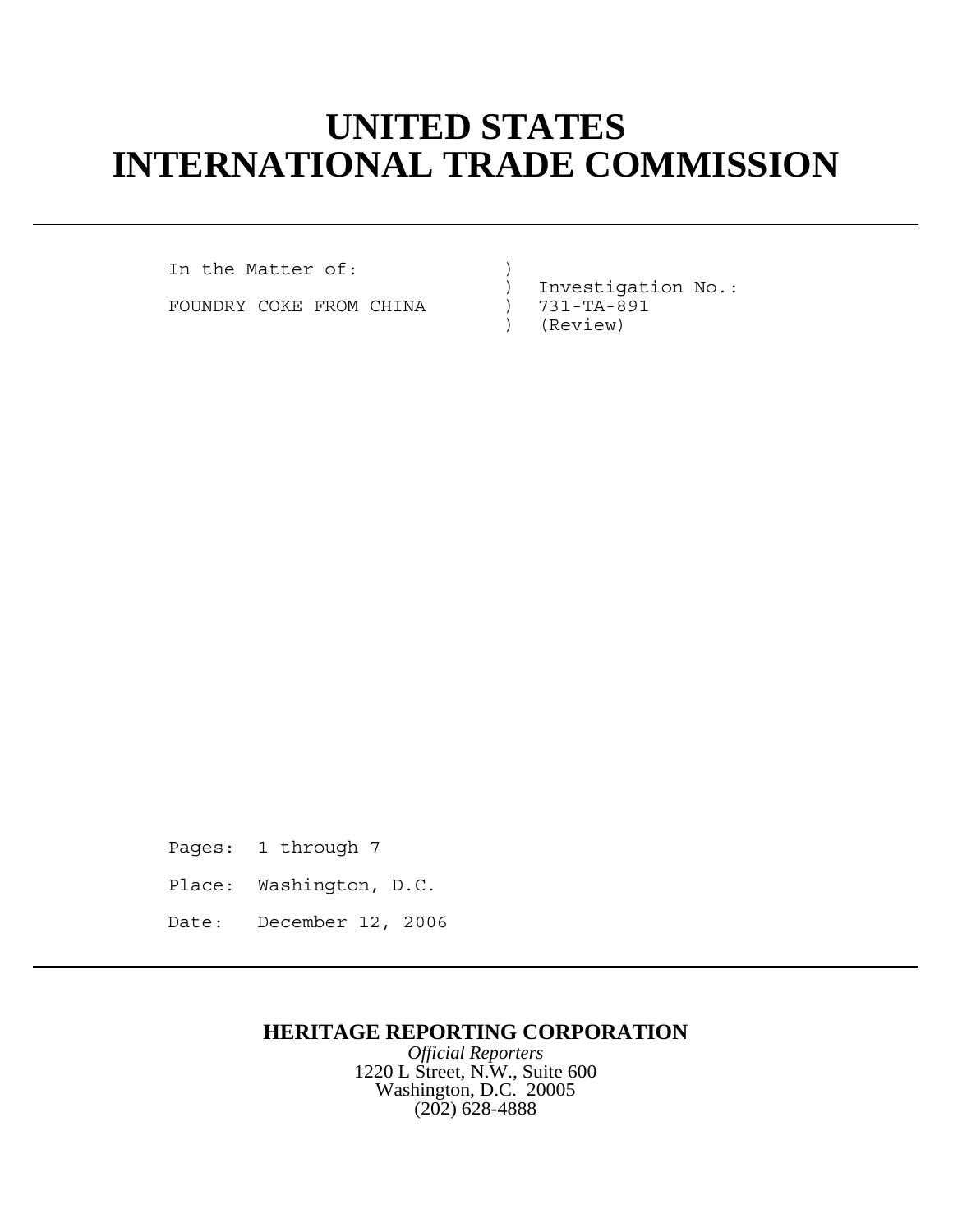THE UNITED STATES INTERNATIONAL TRADE COMMISSION

| In the Matter of:       |  |  |                      |  |
|-------------------------|--|--|----------------------|--|
|                         |  |  | ) Investigation No.: |  |
| FOUNDRY COKE FROM CHINA |  |  | ) 731-TA-891         |  |
|                         |  |  | ) (Review)           |  |

Tuesday, December 12, 2006

Room 100 U.S. International Trade Commission 500 E Street, S.W. Washington, D.C.

The Commission meeting commenced, pursuant to notice, at 11:00 a.m., before the Commissioners of the United States International Trade Commission, the Honorable DANIEL R. PEARSON, Chairman, presiding. APPEARANCES:

On behalf of the International Trade Commission:

Commissioners:

DANIEL R. PEARSON, CHAIRMAN (presiding) SHARA L. ARANOFF, VICE CHAIRMAN JENNIFER A. HILLMAN, COMMISSIONER STEPHEN KOPLAN, COMMISSIONER DEANNA TANNER OKUN, COMMISSIONER CHARLOTTE R. LANE, COMMISSIONER

MARILYN R. ABBOTT, SECRETARY TO THE COMMISSION BILL BISHOP, HEARINGS AND MEETINGS COORDINATOR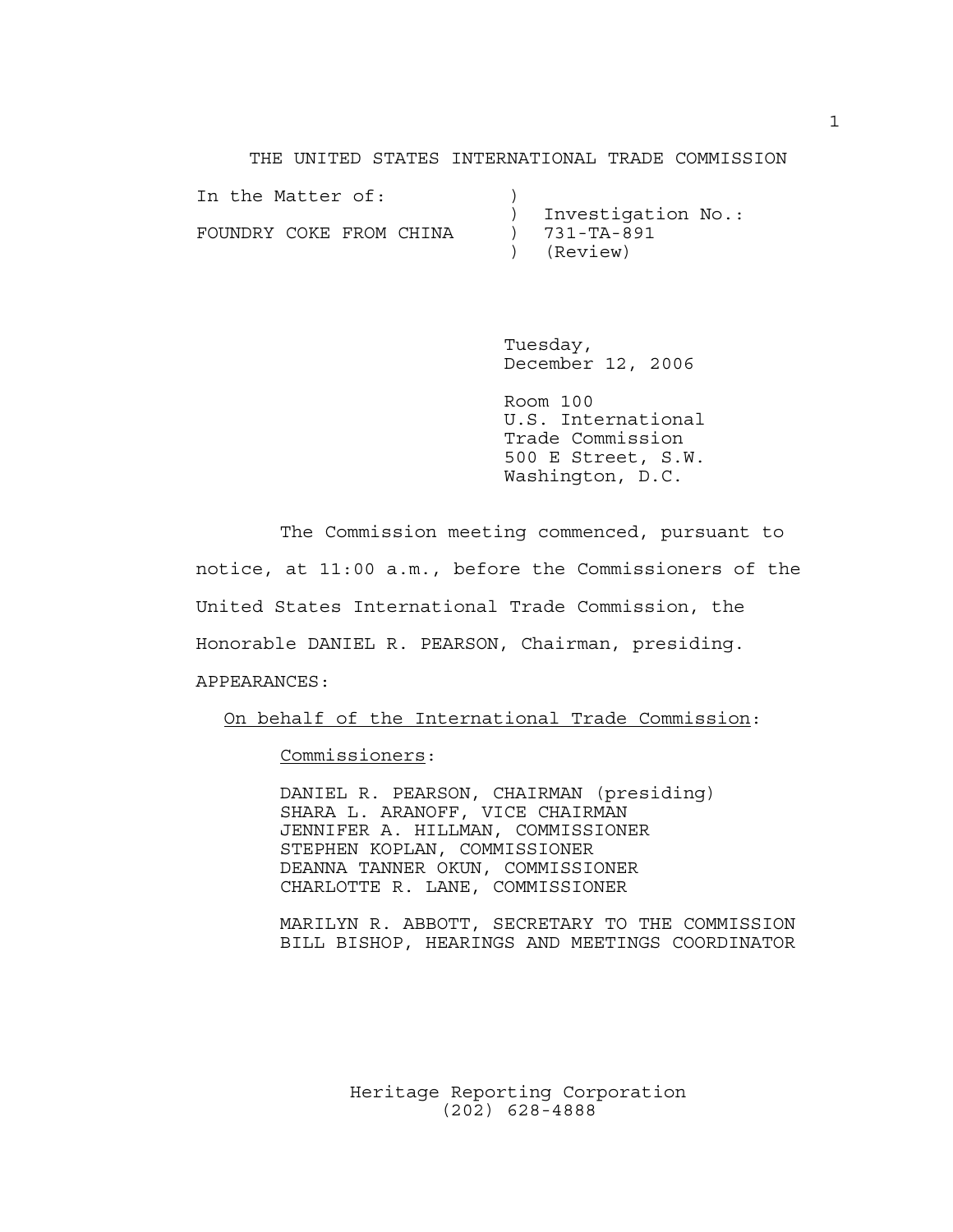### APPEARANCES: (Cont'd.)

Staff:

FRED RUGGLES, INVESTIGATOR MONICA STUMP, ATTORNEY GEORGE DEYMAN, SUPERVISORY INVESTIGATOR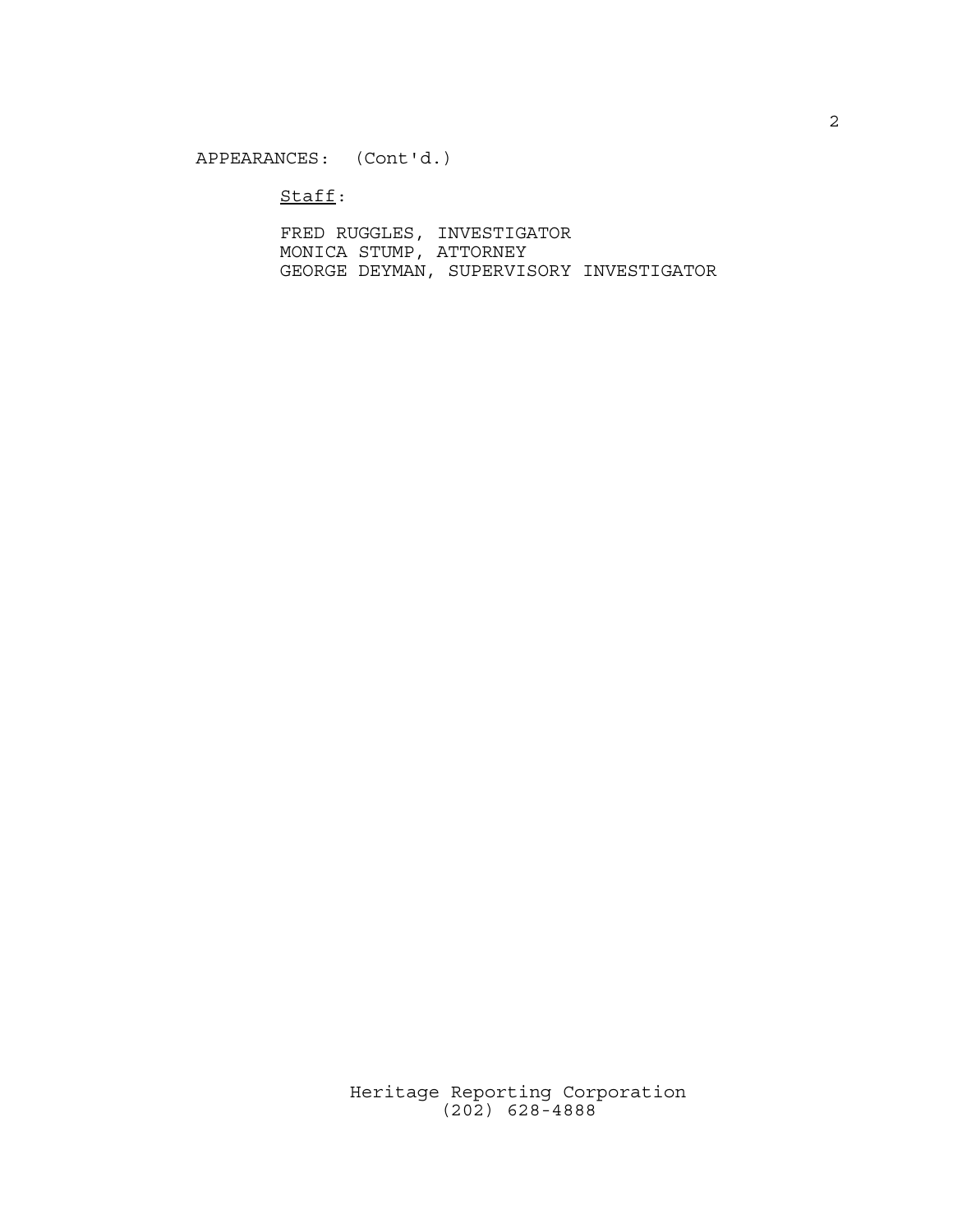## I N D E X

3

| Meeting called to order                                                       |   |  |  |  |
|-------------------------------------------------------------------------------|---|--|--|--|
| Agenda for Future Meeting:<br>none                                            |   |  |  |  |
| Minutes: December 4, 2006                                                     | 4 |  |  |  |
| Ratification List: 06-021                                                     | 4 |  |  |  |
| Outstanding Action Jackets:<br>none                                           |   |  |  |  |
| Inv. No. 731-TA-891 (Review) (Foundry Coke<br>From China) - briefing and vote |   |  |  |  |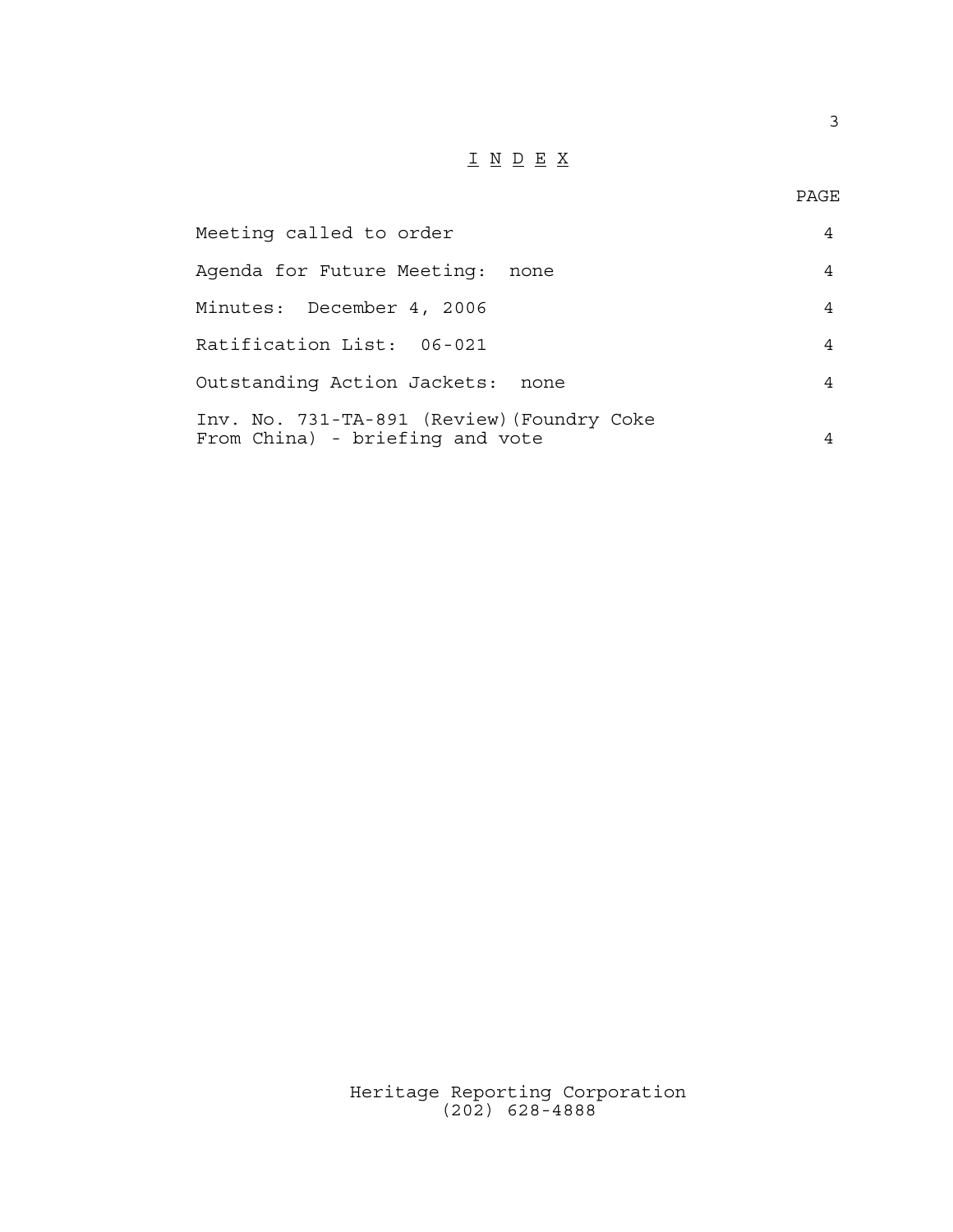| 1              | $\underline{P} \underline{R} \underline{O} \underline{C} \underline{E} \underline{E} \underline{D} \underline{I} \underline{N} \underline{G} \underline{S}$ |  |  |  |  |  |  |
|----------------|-------------------------------------------------------------------------------------------------------------------------------------------------------------|--|--|--|--|--|--|
| $\overline{2}$ | (11:00 a.m.)                                                                                                                                                |  |  |  |  |  |  |
| 3              | CHAIRMAN PEARSON: Good morning. This                                                                                                                        |  |  |  |  |  |  |
| 4              | meeting of the U.S. International Trade Commission                                                                                                          |  |  |  |  |  |  |
| 5              | will now come to order.                                                                                                                                     |  |  |  |  |  |  |
| 6              | I understand that there are no agendas for                                                                                                                  |  |  |  |  |  |  |
| 7              | future meetings or outstanding action jackets to                                                                                                            |  |  |  |  |  |  |
| 8              | consider.                                                                                                                                                   |  |  |  |  |  |  |
| 9              | Are there any objections to approval of the                                                                                                                 |  |  |  |  |  |  |
| 10             | minutes of December 4, 2006 or Ratification List 06-                                                                                                        |  |  |  |  |  |  |
| 11             | 021?                                                                                                                                                        |  |  |  |  |  |  |
| 12             | (No response.)                                                                                                                                              |  |  |  |  |  |  |
| 13             | CHAIRMAN PEARSON: Hearing none, they are                                                                                                                    |  |  |  |  |  |  |
| 14             | approved.                                                                                                                                                   |  |  |  |  |  |  |
| 15             | Next we turn to the vote in Investigation                                                                                                                   |  |  |  |  |  |  |
| 16             | No. 731-TA-891 (Review) (Foundry Coke from China).                                                                                                          |  |  |  |  |  |  |
| 17             | Welcome to Mr. Deyman and the staff who                                                                                                                     |  |  |  |  |  |  |
| 18             | participated in this investigation.                                                                                                                         |  |  |  |  |  |  |
| 19             | Are there any questions for the staff?                                                                                                                      |  |  |  |  |  |  |
| 20             | (No response.)                                                                                                                                              |  |  |  |  |  |  |
| 21             | CHAIRMAN PEARSON: Are there any additions                                                                                                                   |  |  |  |  |  |  |
| 22             | or corrections to the staff report?                                                                                                                         |  |  |  |  |  |  |
| 23             | MR. DEYMAN: I'm George Deyman, Office of                                                                                                                    |  |  |  |  |  |  |
| 24             | Investigations. Mr. Chairman, there are no additions                                                                                                        |  |  |  |  |  |  |
| 25             | or revisions to the staff report.                                                                                                                           |  |  |  |  |  |  |
|                | Heritage Reporting Corporation                                                                                                                              |  |  |  |  |  |  |

(202) 628-4888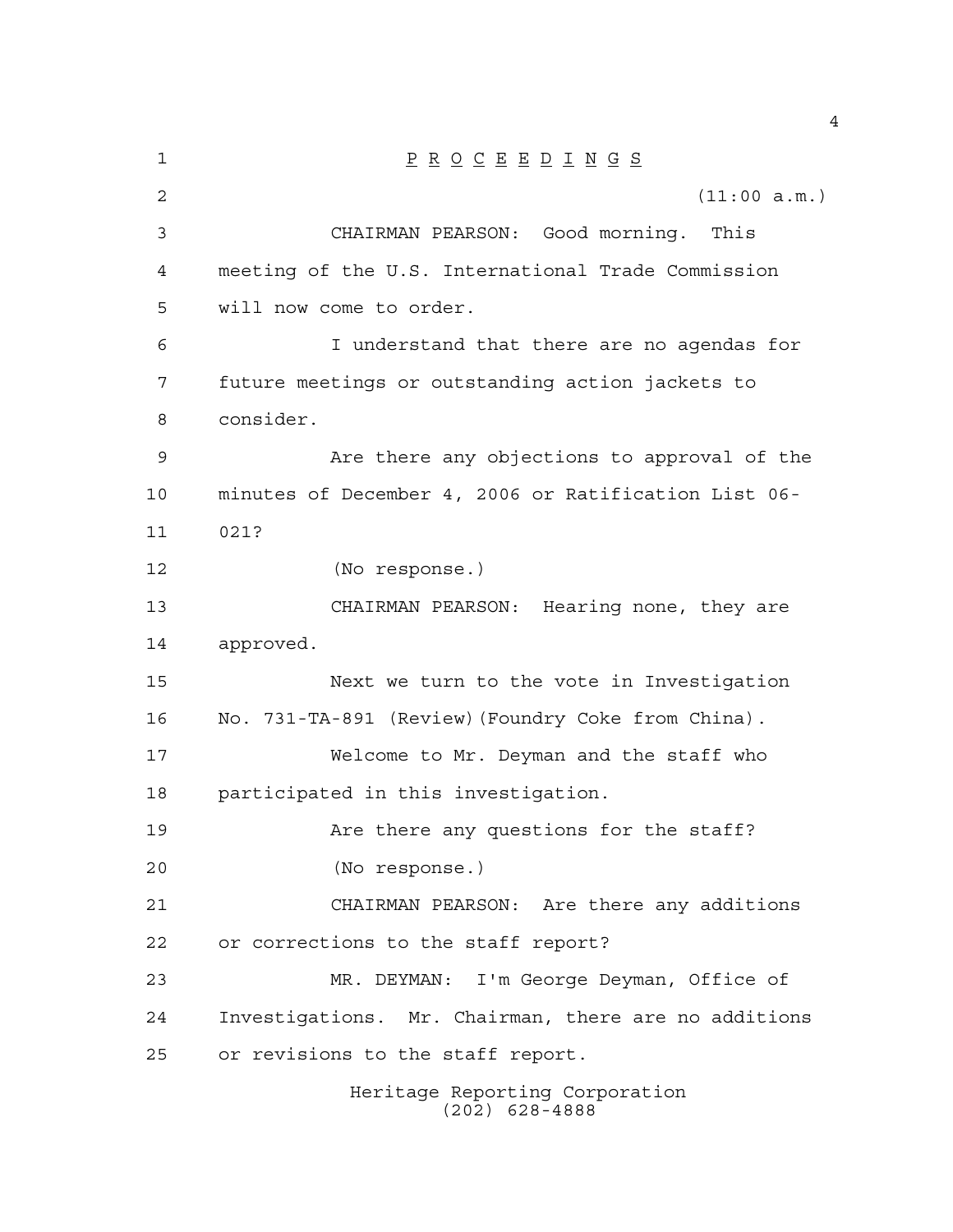Heritage Reporting Corporation CHAIRMAN PEARSON: Is there any objection to approval of the staff report? (No response.) CHAIRMAN PEARSON: Hearing none, it is approved. Madame Secretary, will you please call the roll? MS. ABBOTT: Commissioner Koplan. COMMISSIONER KOPLAN: I vote in the affirmative. MS. ABBOTT: Commissioner Lane. COMMISSIONER LANE: I vote in the affirmative. MS. ABBOTT: Commissioner Aranoff. VICE CHAIRMAN ARANOFF: I vote in the affirmative. MS. ABBOTT: Commissioner Hillman. COMMISSIONER HILLMAN: I vote in the affirmative. MS. ABBOTT: Commissioner Okun. COMMISSIONER OKUN: I vote in the affirmative. MS. ABBOTT: Commissioner Pearson. CHAIRMAN PEARSON: I vote in the affirmative.

(202) 628-4888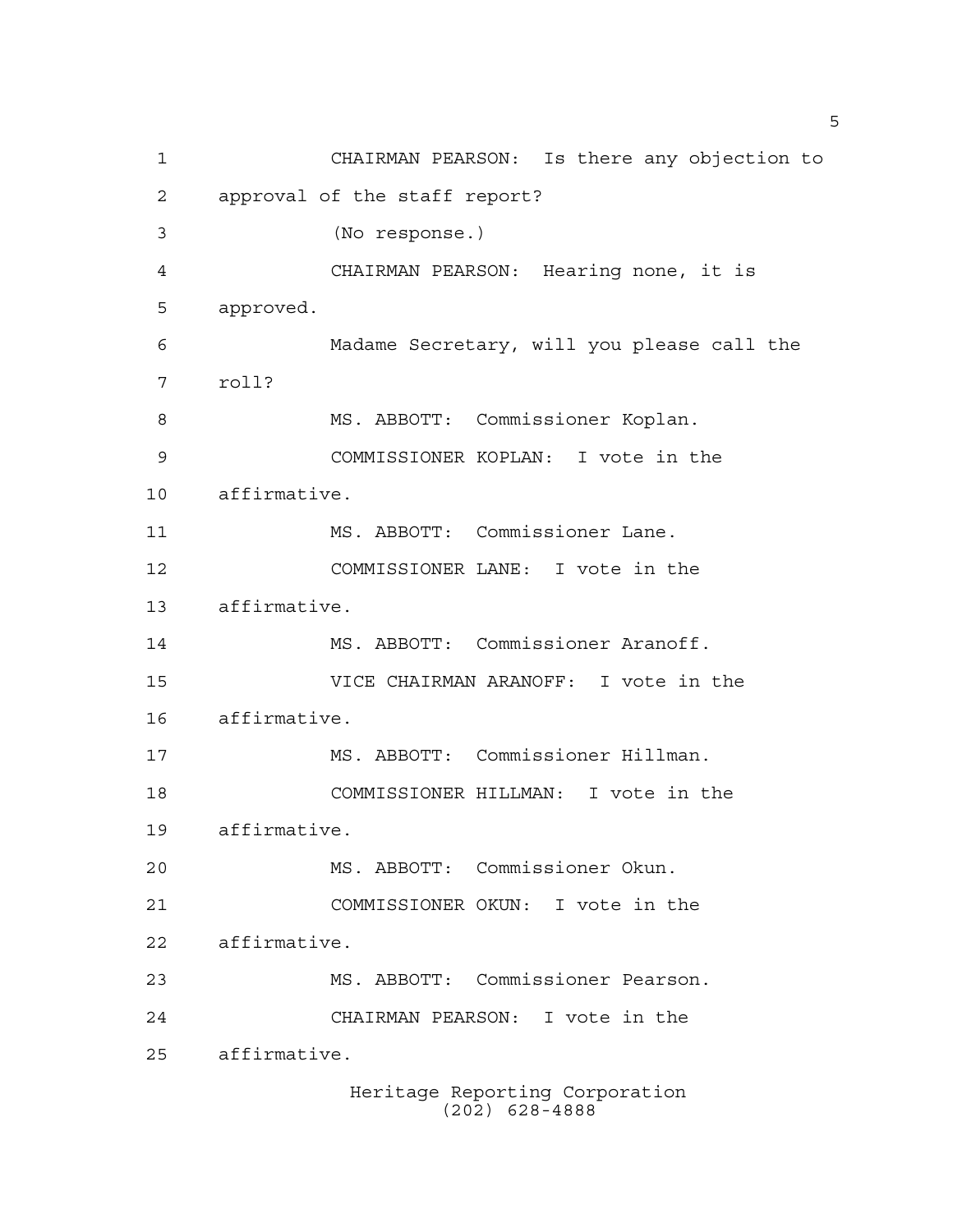MS. ABBOTT: Mr. Chairman, the Commission has reached an affirmative determination in this review. CHAIRMAN PEARSON: Thank you, Madame Secretary. Further information regarding this determination will be in the press release. Commissioners' currently are scheduled to be transmitted to the Department of Commerce on or before December 20, 2006. Thank you to all the staff who participated in this investigation. Seeing that there is no other business before the Commission, this meeting is adjourned. (Whereupon, at 11:04 a.m., the Commission meeting was adjourned.) //  $17 /$  // //  $20 /$  $21 /$  $22 / /$  $23 / /$  $24 /$  $25 / /$